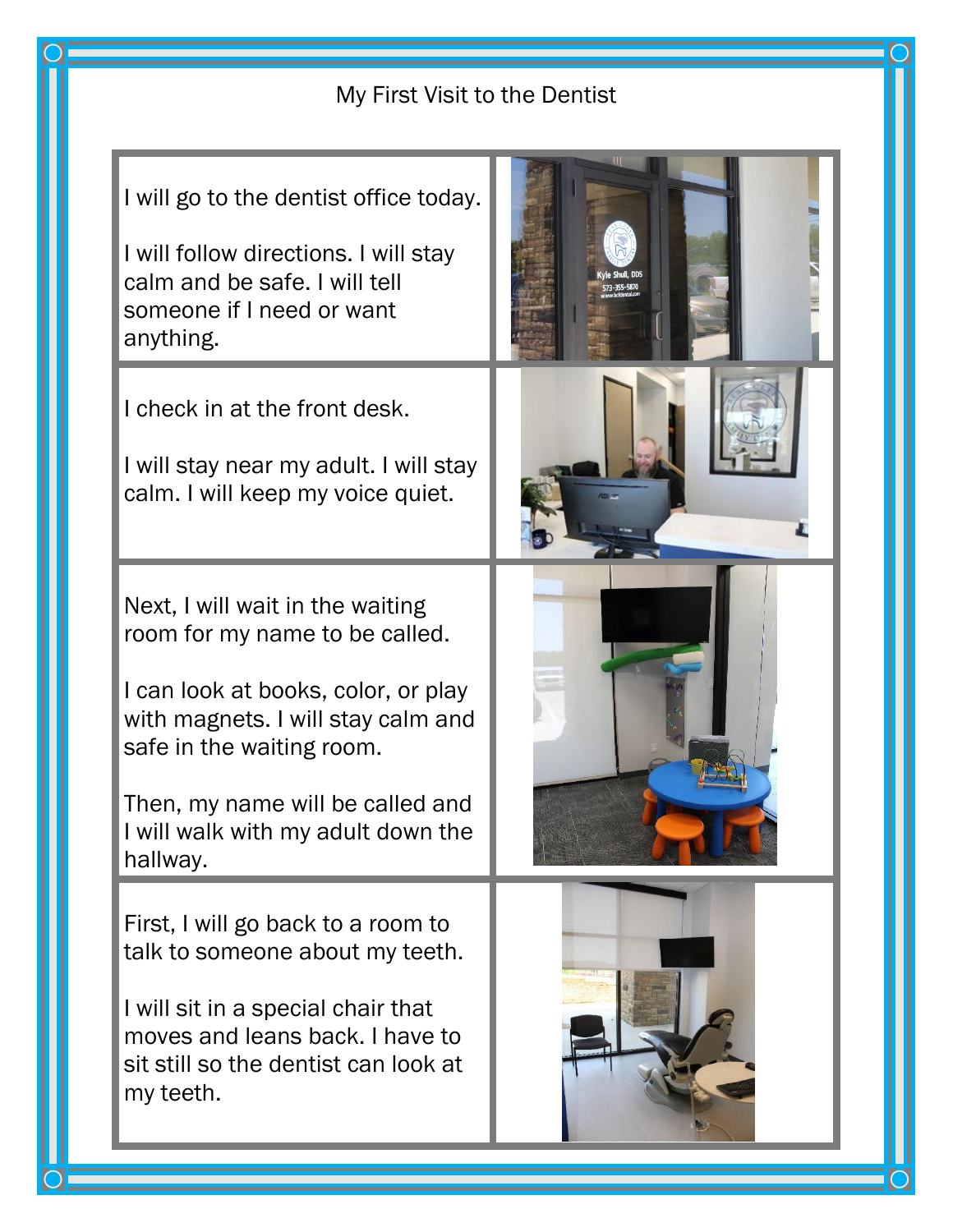## My First Visit to the Dentist

The dentist will wear special glasses to protect his eye and help him see my teeth. The glasses have a flashlight on them. I can tell him if they are too bright.

The dentist wears a mask over his mouth and gloves on his hand. I don't need to feel scared. My dentist is so nice.

Next, the dentist may use special tools to count and clean my teeth. The tools may make strange noises. I will stay still in my chair.

I can use some toys or hold the tooth pillow to help me stay calm.

If I am really scared, the dentist can put a special mask over my nose. The air in the mask can help me calm down. I will take deep breaths through my nose.

I can tell the dentist if I need a break.











l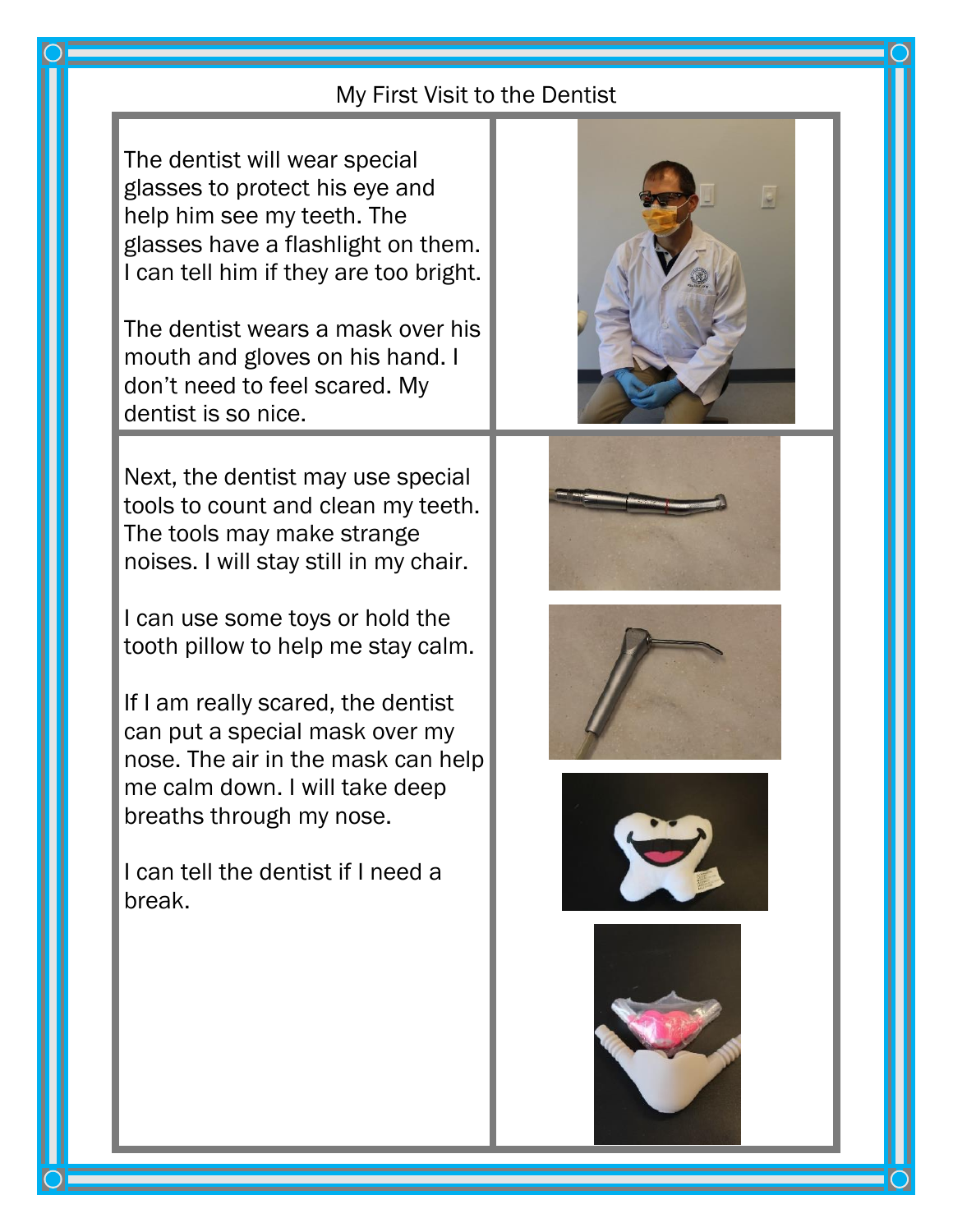